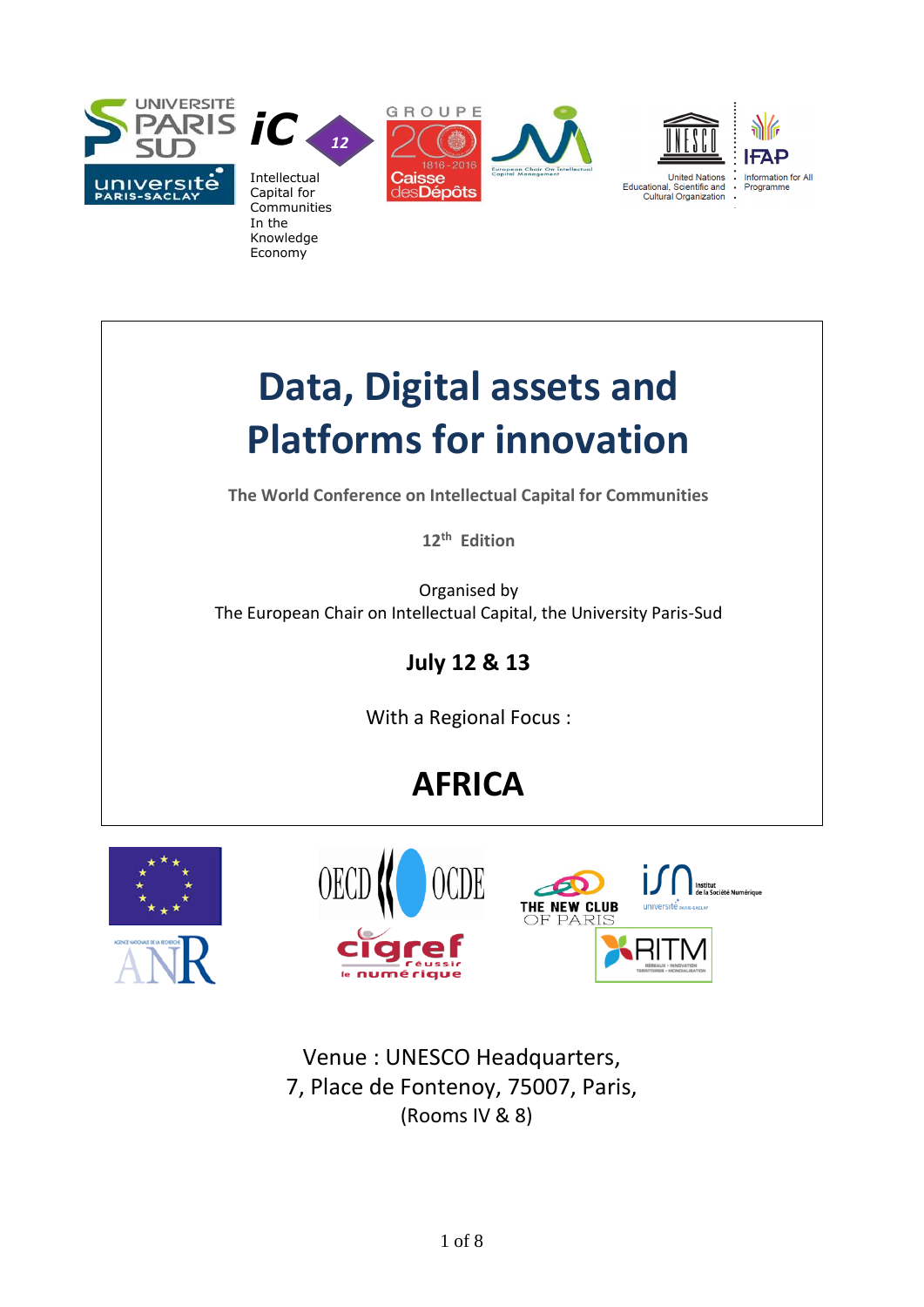#### **PRESENTATION**

The central theme of the 12th Edition of the World Intellectual Capital (IC) Conference is **"data, digital assets and platforms"**. Given the ubiquity of digitality within and around firms and organizations, the scope and scale of the debate on IT value creation has changed dramatically. It no longer concerns the level of investment in specific, identified and localized IT functions, instead it is about investing in a new source of growth and defining its control modalities: data. A recent report by OECD highlights that the market for data analytics is already substantial, and anticipates that globally it will grow from USD 3 billion in 2010 to USD 17 billion in 2015 (OECD, 2014). It also considers the significant challenges posed by data leveraging for economies, in terms of both demand and supply. From the demand side, the major issues relate to the development of skills and organizational change within the firm, a point that was highlighted in the discussion of organizational design (Galbraith, 2013). Supply side issues relate to investment in broadband, data access, and cloud computing. Finally, from the societal point of view, the major issues relate to market concentration, loss of autonomy and freedom, security, inequality and change in job markets.

The stakes and opportunities for data-driven societies appear to be very high. An important question relates to how firms can take advantage of these changes. There is a need to develop frameworks and tools that can assess the potential for data-driven innovation and value creation.

#### **Data and value creation**

In many firms and organizations, data are considered to be an essential lever for digital transformation and value creation, now and in the next decade. Recent research has underlined the importance and superiority of data-driven decisions for performance. The importance of data also relates to emerging production systems, particularly platforms, which have been greatly facilitated by the generative nature of the digital revolution. Moreover, in an accelerating world, the real-time use of data becomes a key variable for decision making. Finally, social networks have generated huge quantities of unstructured data that companies, in general, make no use of.

## **Why think in terms of digital assets?**

One of the central challenges for managers lies in the evaluation of data as a digital asset, and therefore in the assessment of its economic value generally. There is a need to shift the narrow focus on data to reasoning in terms of digital assets. We should underline here that an asset is a resource controlled by a company via specific property rights. Data is a digital resource that can be seen as a joint asset (i.e. something that is, or can be shared with others); hence the importance of analyzing its status in terms of control, potential value creation, and risk.

## **The issue of connecting revenue to data**

In the digital economy, linking data to revenue generation is a major issue. As an intangible resource, data must be bundled to ensure revenue generation. This process necessitates the definition of an overall strategy for data pricing and value generation: for example, can it be sold to external partners in a specific format? Or should it leveraged by the firm itself in targeted marketing strategies? Or can both options be adopted? In any case, policies and programs need to be clarified at this level, with clear guidelines and principles regarding privacy, and more generally ethical use.

## **Data, intellectual property and the specificity of digital**

Questions of data and intellectual property are central to the agenda of enterprises, public policymakers and society in general. Data raises issues of law, security, privacy and use, from the viewpoint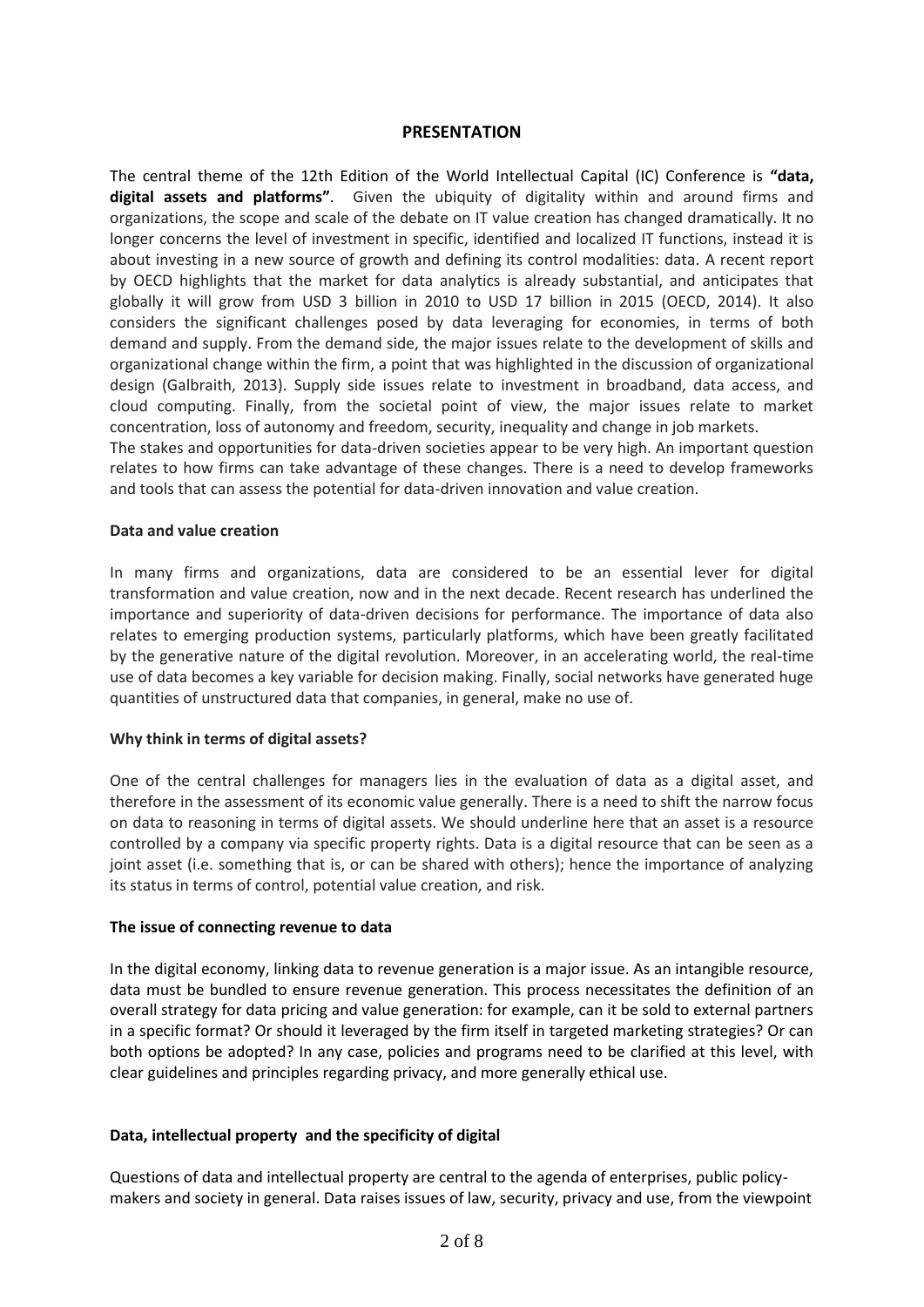of value creation. Moreover, the mobility of data can usefully be tied in with questions about the specific nature of digital as a production system radically different to previously identified systems. The ISD program by CIGREF formulates three propositions<sup>1</sup>.

- 1. Digital induces tensions between regulation and freedom, and between privacy and the freedom to do business. Copyright, in particular, is endangered by the development of opensource and open-access practices
- 2. Digital is a generative machine that produces spontaneous, unexpected innovations, often contributed by external developers
- 3. Network abundance multiplies the tensions involved in organizing the enterprise (fly-by-wire vs. decision support; security vs. privacy; ownership vs. profitability; public goods vs. private goods)

## **Organizational design: an issue for renewal**

Digitality and the various layers of transformation highlight the issue of organizational design as a topic for researchers and practitioners, particularly in the domains of organizational science and economics. In this context, organizational design refers to how firms conceptualize and effectively articulate tangible, financial and intangible resources. In the domain of organizational economics, the issue has been considered in terms of the firm's boundaries: transactional cost economics has developed an elegant framework for understanding the trade-off between markets and hierarchies. On the other hand, organizational science explains the existence of organizations in terms of their fundaments, notably the importance of aggregating and developing skills in a very specific organizational setting, the reduction of uncertainty stemming from the environment and technology, and more generally, information complexity.

This shows the two approaches to organizational design: on the hand, organizational boundaries depend on optimizing transactions, and on the other hand, organizations exist because of their intrinsic characteristics—idiosyncratic skills and administrative processes put in place to deal with uncertainties and information complexity.

## **Digital space and data**

1

The ubiquity of digitality and the resulting massive explosion of data are challenging the way firms and organizations can benefit. The issue of 'big data' is important because of its quantity, lack of structure, and real-time nature. Organizations that want to take advantage of big data need to implement embedded processes, which creates a power shift and therefore resistance to change. Galbraith (2014: 3) quotes the case of Procter & Gamble, which established an analytical group in 1992; this eased the adoption of big data analytics and led to the development of new skills. Implementing the same procedures in other contexts can lead to problems as it can create a shift in power between specific functions or activities, although this may be exactly what is needed to embed data analytics into organizational processes. Organizational culture and processes are therefore important elements to take into account when considering firms' readiness. One solution may lie in the transformation of organizations, from command-and-control hierarchies towards selforganizing structures that empower staff at all levels. Another option might consist in considering data as a transversal issue that is seen as a core asset for the whole organization.

## **Platforms rule as the dominant scenario for the near future?**

This scenario posits the reinforcement of the current oligopolistic structure of the digital market around a small number of players. Globally, we are witnessing a bipolarization of digital

<sup>1</sup> Ahmed Bounfour, *Digital Futures, Digital Transformation : from Lean production to Acceluction*, Springer, 2015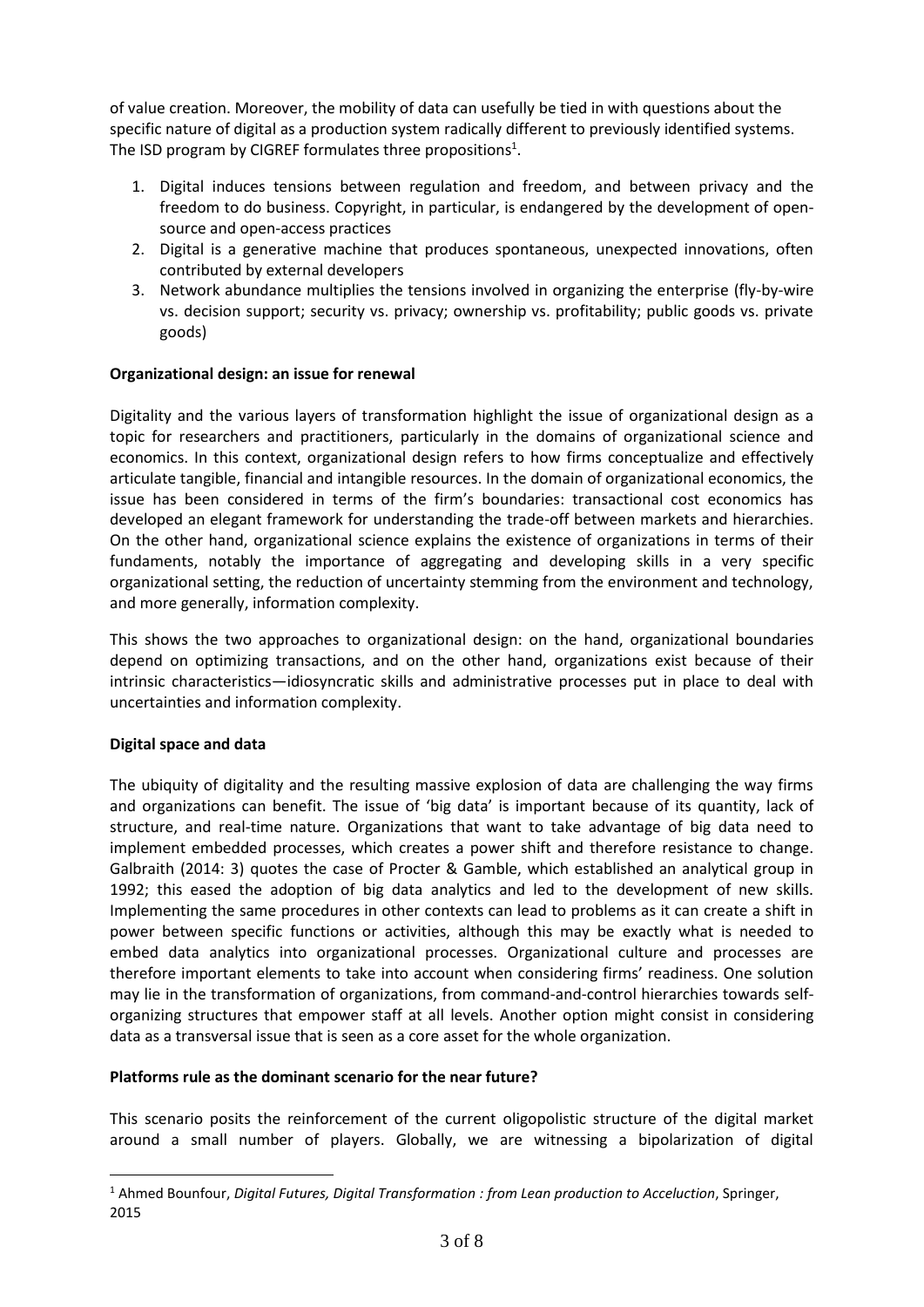infrastructures, into a Western pole, dominated by the USA, with a handful of players (Google, Facebook, major Cloud operators and the like), and an Asian pole dominated by China. Platformbased structures are developing around "natural monopolies" whose market power is being reinforced partly by the generative character of digital technology and partly by the market power of the incumbent operators, who have sufficient financial resources to enable them to internalize any threat of external innovation from any entrepreneur. Under this scenario, neither the competition rules (notably in Europe), nor social norms and values (use of personal data) can prevent the big players from enhancing their present positions.

The *IC for Communities* conference series have discussed some of these issues in their earlier editions. However, they are the focus of IC 12, which looks at them from different angles: geographical (Asia, Europe, North and South America, and Africa), institutional (large companies, large international institutions, small firms) and professional (scholars, policy and private sector decision-makers).

We propose a set of themes that we consider to be highly relevant for decision-making:

- o **Approaches for value creation and public investment in platforms for innovation.** How to invest in platforms? How to identify emerging startups ? What rationale for public investment in early-stage? All these questions are on the agenda on public decision makers, especially for large public institutions in charge of long term investment.
- o **Modeling and valuing data as digital assets.** How concretely to modelize value creation as a data driven process, beyond the general discourse on big data? Are there relevant practices to be shared? Is there a potential for developing a common language (and possibly standards) for data driven value creation? Are the approaches necessarily sectoral or organizational specific? What governance structure and rules to be considered and implemented?
- **Analyzing platforms and hybrid organizations***.* The hybridation of resources is accelerated by the critical role of data. This is clear in the case of digital platforms (Gafa and alike) where this is a market power around which innovations are concentrated and organized. But this also the case for hybrid organizations with a mix of private and public resources or market and non market oriented organizations. Beyond establishing typologies of such organizing forms, we need to document further their governance structure and processes, and the impact of innovation capabilities and sustainability of ecosystems and the society in general.
- *Data and Cloud computing business models.* Cloud computing emerged as a new form of organizational design. What are its determining factors? What types of "organizational fits" (structure, culture, processes,) to be put forward? How data intervene in value creation processes and design for cloud computing?
- **Intangibility and digitality.** The question here relates to the type of exchange instruments used by people, especially in a context where acceluction becomes a major production system. Due to the multiplicity of spaces for value creation and the ubiquity of digitality, we can expect exchange and social interaction to become organized along intangibles such as brands, data, and reputation. We can also expect traditional forms of knowledge to become digitized and therefore more easily disseminated worldwide (an example is the way the Massai café, as community product, has been branded). At the global level, we can expect to see the emergence of collective goods such as collective brands, or collective knowledge that is relevant to specific communities and is widely disseminated via digital artifacts. In this context, joint IPRs will become a major lever for knowledge dissemination. Finally, as can already be observed in many spaces, monetizable and non-monetizable assets will coexist in different value spaces (markets, networks, communities, territories).
- **Digitality and IPRs.** The emergence of the platformic enterprise if it paves the way for the joint intangibles phenomenon. This creates opportunities for innovation, but also poses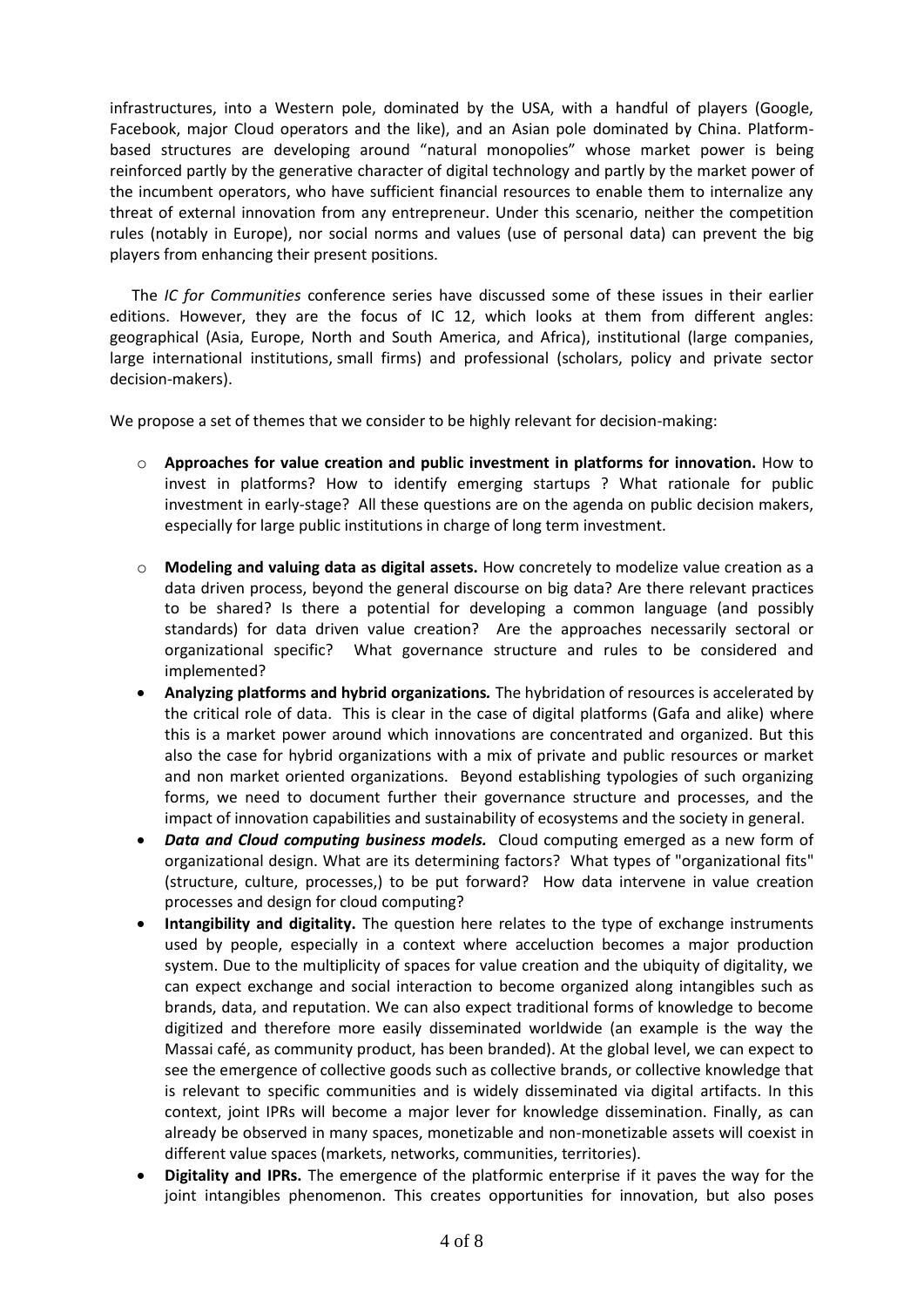important problems in terms IPRs frameworks and practices. Furthermore, development of practices such as counterfeiting challenges value of intangibles of large sectors of activities.

- **Intangibles complementarities.** The key issues here are related to the determination of criteria of success, based on observable bundles of intangibles (e.g. digital versus organisational), the way public and private intangibles complement each other and the relative contingency factors ; This will help formulating policy recommendations on how to allocate and monitor public resources.
- **Organisational forms for the future.** This is a transversal issue. By looking at the organising, can we identify new types of relevant intangibles? What issues related to their monitoring and management? What new policy instruments are needed?
- **The status of large enterprises.** As Chandler underlined, the large enterprise emerged from the need to internalize and diversify activities. In the context of the generalization of digitality, what does the future hold for them? Will they remain the final step in the growth of a company? Or will we see more ecosystemic forms of organizing, where small firms play a critical role? How will "micromultinationals" (described by Hal Varian), ecosystems and digital platforms interact? All of these questions remain unanswered.
- o **The status of entrepreneurship.** How to characterize entrepreneurship under the accelucted regime? What are its value creation spaces? What implications for start-ups? How entrepreneurs can leverage intangible assets under the accelucted regime?

This year, following the success of IC8 (South Korea), IC9 (the Mediterranean), IC10 (Brazil), IC11 (China), we focus on a promising continent: **Africa**.

As at former IC conferences, these questions are addressed at various levels: countries, regions and territories, cities, firms and networks. Similarly, as before the conference alternates plenary sessions with keynote speeches and parallel workshops. This structure allows time for more detailed discussions on the various topics of interest to the different IC communities.

## **Day 1 – Tuesday July 12, 2015**

8.15 – 8.45 am: Welcome Coffee, Registration 8.50-9.00 am Welcome address : **Chafica HADDAD**, Chair, IFAP, UNESCO

## **Session 1:**

## **Designing the digital futures:**

## **Breakthrough technologies and challenges**

## **9.00 - 11.00**

- "Digitization and information for all: challenges for the future", **Paul Hector**, IFAP programme, UNESCO
- "Open science and innovation", **Dominique Guellec**, Direction for Science, Technology and Industry, OECD
- " The future of data science", **Balázs Kégl**, Center for Data Science, University Paris-Saclay
- "Breakthrough technologies and IPRs" (the WIPO report), **Thomas Hoeren**, University of Munster

**Cafe Break – Networking 11.00 – 11.30**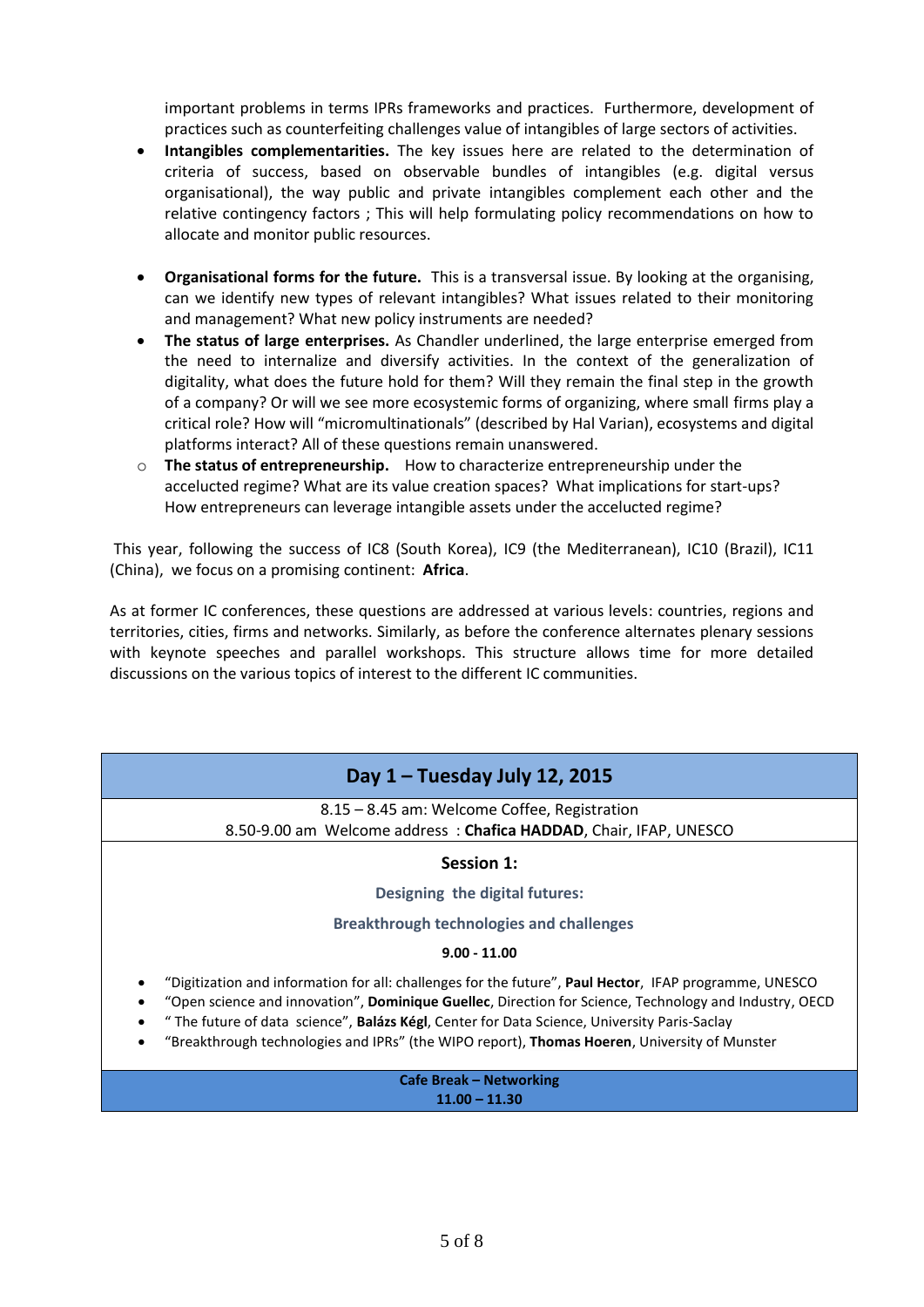## **Session 2:**

#### **DIGITAL PLATFORMS, BUSINESS MODELLING AND THE POLICY AGENDA**

#### **11.30-13.15**

- " Digital platform and the European agenda", **Martin Bailey** , European Commission, DG Connect
- "The next revolution in production systems", **Alistair Nolan**, OECD
- " The role of data for digital platforms: policy implications ", **Christian Reimsbach-Kounatze,** OECD (on-line)
- "The BNDES programme for support to innovation and digital platforms: an u-pdate", **Helena Tenorio Veiga de Almeida**, BNDES
- "The platformic firm under the accelucted regime", **Ahmed Bounfour**, University Paris-Sud

## **Lunch : 13.15 – 14.15**

**Session 3 KEY NOTE SPEECH: 14.15-15.00**

**"Digital transformation and the future of the automotive industry" Celso Guiotoko , Renault Nissan, Alliance Global Vice-President, IS/IT**

#### **Session 4**

## **DATA & DIGITAL TRANSFORMATION OF FIRMS, INSTITUTIONS & TERRITORIES**

## **15.00-16.30**

- " Managing digital assets of UNESCO", **Ingrid Regien**, CIO, UNESCO
- «Cyber-physical Twins A fundamental pattern to implement digital transformation", **Andreas Riegg ,** Daimler
- « Data and digital transformation of large companies »**, Régis Delayat,** Vice-President, CIGREF, CIO, SCOR
- "IPRs and digitization", **Laurence Joly**, INPI

**COFFEE-BREAK:** 16.30-16.45

## **Session 5:**

#### **INTELLECTUAL CAPITAL AND THE FUTURE OF AFRICA**

## **16.45-18.30**

- " Casablanca as a future IP platform", **N**o**ur-Eddine BOUKHAROUAA**, OMPIC
- "How African Development Bank support to leverage intellectual capital of Africa", **Dr. Abdul-Karim Bakri**, AfricanDevelopment Bank
- "Empowering and leveraging young African women in IT and entrepreneurship", **Davide Storti,** Knowledge Societies Division, UNESCO
- "An econophysics approach to leveraging intellectual capital: Micro-Finance in Sub Saharan Africa: The Cases of M-Pesa in Kenya and South Africa", **Dr Wolfgang Baeer**, CEO of Nascent, Dr **Thomas Housel**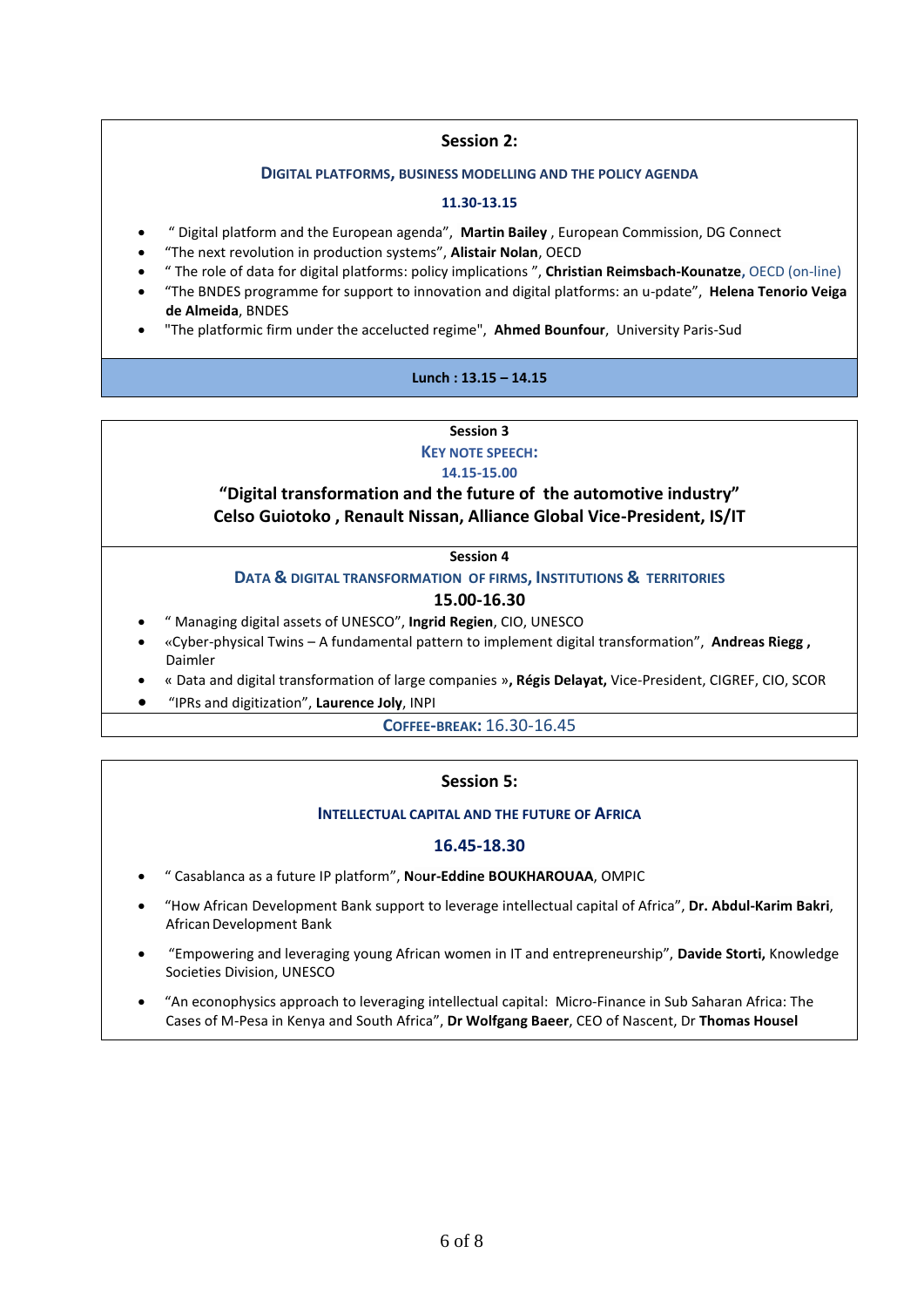## **Day 2 - Wednesday: July 13, 2016**

#### **SESSION 6 KEY NOTE SPEECH:**

## **Strengthening open access and the public domain: Indrajit Banerjee,** Director, Knowledge Society Division, UNESCO Discussant**: Mario Cervantes,** OECD

**9.00-9.30**

#### **Session 7:**

#### **DIGITAL FUTURES OF AFRICA**

### **9.30-11.15**

- "Digital transformation of African Large firms:" **Mohamed SAAD**, CIO, Bourse de Casablanca, President, AUSIM
- "ICT potential development in Africa", Dr **Foster Ofosu** , African Development Bank Group
- "Entrepreneurship opportunities in Africa, the case of HPS Morocco**", Mohamed Horani,** Chairman & CEO, HPS
- "Innovation capabilities in digital : the case of Orange Kenya" , **Arnauld Blondet**, Vice-president, Africa & Middle East, **Orange**
- **"**Data as a source of innovation", **Prasanna Lal Das**, Lead KM Officer(Data), The World Bank

| <b>Cafe Break - Networking</b><br>$11.15 - 11.30$                                                                                                                                                                                                                                                                                                                                                                                                                                                                                                                                                                                                                                                                                        |                                                                                                                                                                                                                                                                                                                                                                                                                                                                                                                                                                                                                                                                   |
|------------------------------------------------------------------------------------------------------------------------------------------------------------------------------------------------------------------------------------------------------------------------------------------------------------------------------------------------------------------------------------------------------------------------------------------------------------------------------------------------------------------------------------------------------------------------------------------------------------------------------------------------------------------------------------------------------------------------------------------|-------------------------------------------------------------------------------------------------------------------------------------------------------------------------------------------------------------------------------------------------------------------------------------------------------------------------------------------------------------------------------------------------------------------------------------------------------------------------------------------------------------------------------------------------------------------------------------------------------------------------------------------------------------------|
| Session 8: 11.30 - 13.00<br><b>INTANGIBLES OF NATIONS, INSTITUTIONS AND</b><br><b>TERRITORIES</b><br>"Public sector intangibles and the territorial<br>growth", Kristof De Meulder, APIE<br>"Digitization of museums", Julien Anfruns, Conseil<br>d'Etat<br>"Site selection according to life cycles in<br>agglomeration areas: A dynamic and<br>interdisciplinary location analysis of the four-<br>country-region Lake Constance-Alpine Rhine<br>Valley"", Stefan Gueldenberg, University of<br>Liechtenstein.<br>"Intellectual capital of Luxembourg", Susan<br>Alexander, Sylvain Cotton, LuxIc<br>"Diagnosing nations' wealth potential: theories and<br>implications, José M. Viedma Marti, Polytechnic<br>University of Catalonia | <b>Session 9: DATA, CLOUD COMPUTING &amp; ORGANISATIONAL</b><br><b>DESIGN</b><br>$11.30 - 13.00$<br>"Adoption of Cloud Computing in Tunisia<br>Firms: the role of absorptive capacity", Adel<br>Ben Youssef, University of Sophia-Antipolis<br>"Modelling Cloud computing organizational<br>options", Alessandro Solimano, Ioana<br>Manolescu, Emmanuel Waller, INRIA, Paris-<br>Saclay<br>" Business models for Mobile Cloud", Jacques<br>Abu Abdo, Notre Dame University,<br>"Cloud-computing and governance issues",<br>Sabine Khalil, Valérie Fernandez,<br>TelecomParistech<br>"Cloud-computing and decision-making",<br>Xiaolin Cheng, University Paris-Sud |
| <b>Lunch Break</b>                                                                                                                                                                                                                                                                                                                                                                                                                                                                                                                                                                                                                                                                                                                       |                                                                                                                                                                                                                                                                                                                                                                                                                                                                                                                                                                                                                                                                   |
| $13.00 - 14.15$                                                                                                                                                                                                                                                                                                                                                                                                                                                                                                                                                                                                                                                                                                                          |                                                                                                                                                                                                                                                                                                                                                                                                                                                                                                                                                                                                                                                                   |